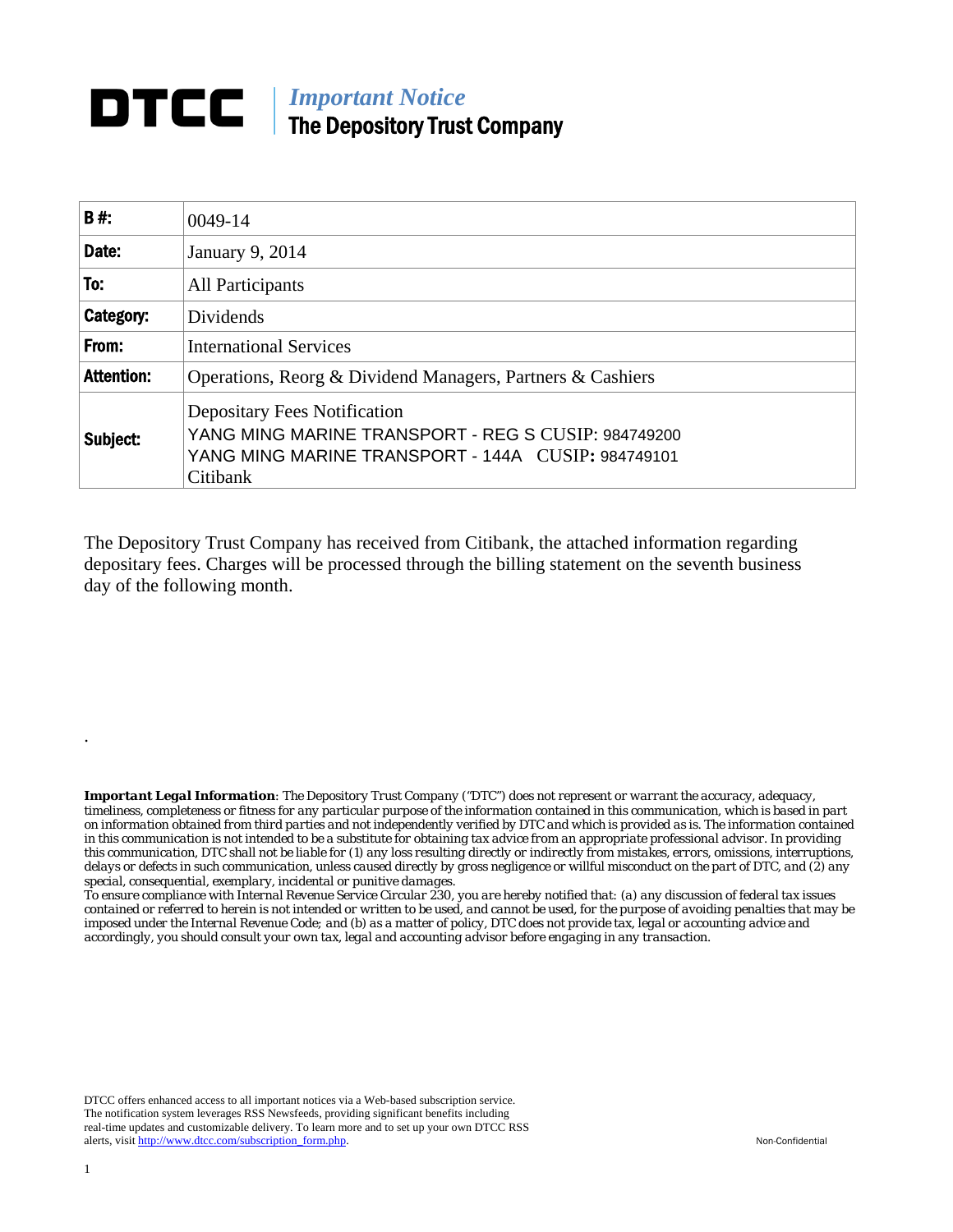

## **DEPOSITARY SERVICE FEE ANNOUNCEMENT**

**To the holders of : YANG MING MARINE TRANSPORT - REG S**

**DATE : 1/07/2014**

**Please be advised of the following Depositary Service Fee ("DSF")**

| <b>DR PROGRAM:</b>       | YANG MING MARINE TRANSPORT - REG S |  |  |  |
|--------------------------|------------------------------------|--|--|--|
| <b>CUSIP:</b>            | 984749200                          |  |  |  |
| <b>ISIN:</b>             | US9847492009                       |  |  |  |
| <b>COUNTRY:</b>          | <b>TAIWAN</b>                      |  |  |  |
| <b>RATIO:</b>            | 10:1                               |  |  |  |
| <b>DSF RECORD DATE:</b>  | 2/13/2014                          |  |  |  |
| <b>DSF BILLING DATE:</b> | 3/31/2014                          |  |  |  |
| <b>RATE PER DR:</b>      | \$0.02 per GDS held                |  |  |  |

Citibank (the "Depositary") hereby represents and warrants to The Depository Trust Company ("DTC") that it may collect and receive, pursuant to the terms and conditions of the Deposit Agreement(s) (the "Agreement(s)"), each dated as of 11/24/1997 by YANG MING MARINE TRANSPORT - REG S and the Depositary, a service fee per share in accordance with the table below (the 'Representation'):

| $\vert$ Depositary $\vert$ DTC # $\vert$ |     | <b>Security Name</b>                  | CUSIP     | Security<br>$\tau_{\texttt{VDE}}$ | Fee  | Record Date | <b>Billing Period</b> |
|------------------------------------------|-----|---------------------------------------|-----------|-----------------------------------|------|-------------|-----------------------|
| Citibank                                 | 953 | YANG MING MARINE<br>TRANSPORT - REG S | 984749200 | GDR                               | 0.02 | 2/13/2014   | 3/31/2014             |

The Depositary hereby instructs DTC to collect and pass-through such fee(s) to the Depositary (the "Instruction").

Depositary hereby agrees to indemnify and defend DTC and its respective officers, directors, employees, agents and attorneys (the "Indemnitees") against, and hold the Indemnitees harmless from, any and all \*Losses and/or\*\*Legal Actions suffered or incurred by the Indemnitees resulting from, relating to, arising out of, or in connection with the Representation and/or the Instruction.

\*"Losses" means and includes all losses, liabilities, damages, judgments, payments, litigations, costs and expenses (including without limitation any costs of investigation and legal fees and expenses incurred), regardless of whether or not any liability, payment, obligation or judgment is ultimately imposed against the Indemnitees.

\*\*"Legal Action" means and includes any claim, counterclaim, demand, action, suit, arbitration, inquiry, proceeding or investigation before any federal, state or foreign court or other tribunal, or any investigative or regulatory agency or SRO.

**Questions may be directed to : Keith Balwan 973-461-7038 or Mairin Swords 973-461-7037**